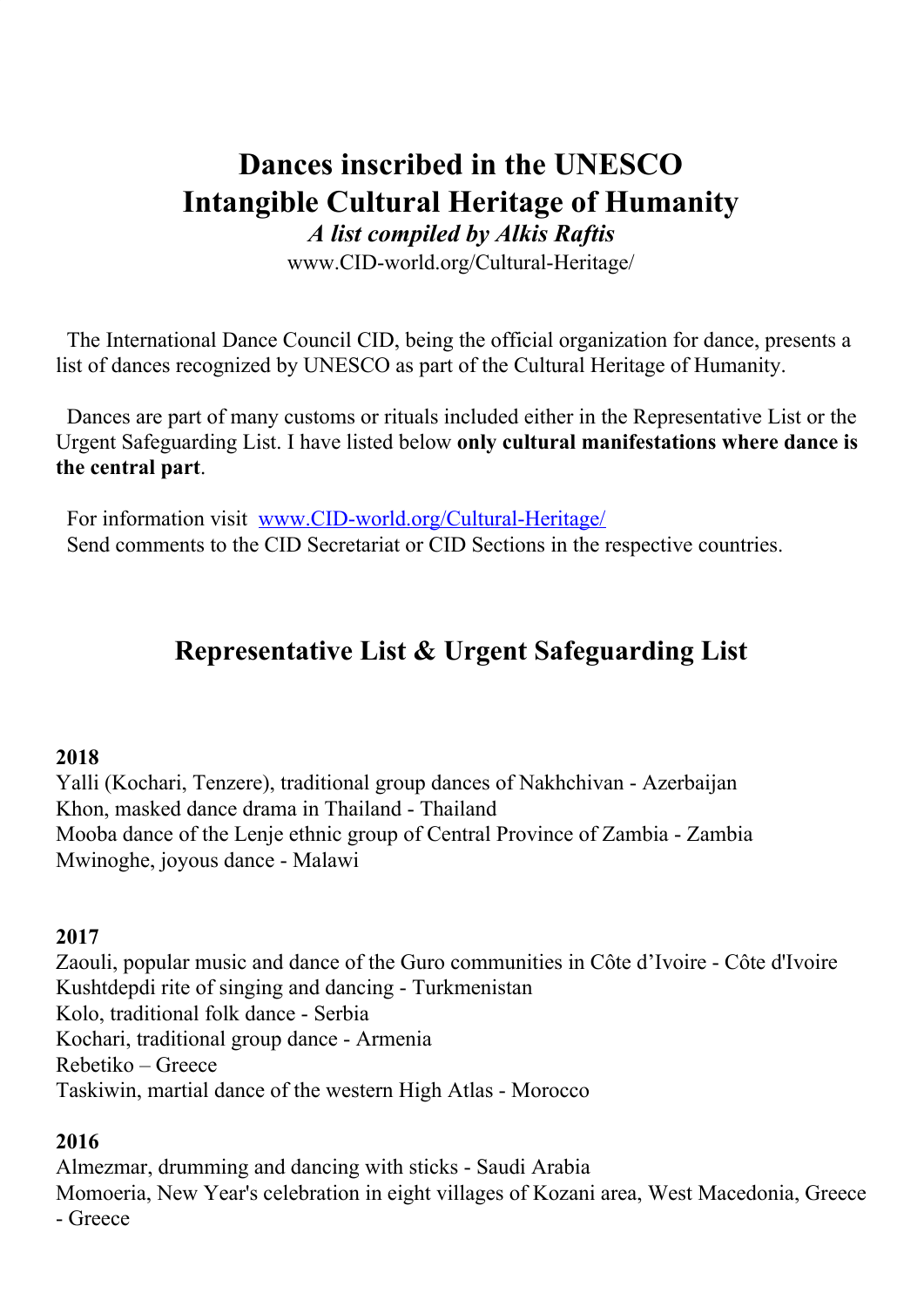Music and dance of the merengue in the Dominican Republic - Dominican Republic Rumba in Cuba, a festive combination of music and dances and all the practices associated – Cuba

Ma'di bowl lyre music and dance - Uganda

### **2015**

Alardah Alnajdiyah, dance, drumming and poetry in Saudi Arabia - Saudi Arabia Lad's dances in Romania - Romania Marimba music, traditional chants and dances from the Colombia South Pacific region and Esmeraldas Province of Ecuador - Colombia & Ecuador Three genres of traditional dance in Bali - Indonesia Wititi dance of the Colca Valley - Peru

#### **2014**

Baile Chino - Chile

Capoeira circle - Brazil

Gwoka: music, song, dance and cultural practice representative of Guadeloupean identity - France

Kopachkata, a social dance from the village of Dramche, Pijanec - Northern Macedonia Nongak, community band music, dance and rituals in the Republic of Korea - Republic of Korea

Pujllay and Ayarichi, music and dances of the Yampara culture - Bolivia Ritual dance of the royal drum - Burundi

Tchopa, sacrificial dance of the Lhomwe people of southern Malawi - Malawi Traditional Mauritian Sega - Mauritius

Isukuti dance of Isukha and Idakho communities of Western Kenya - Kenya

#### **2013**

Sankirtana, ritual singing, drumming and dancing of Manipur - India

#### **2012**

Fest-Noz, festive gathering based on the collective practice of traditional dances of Brittany - France

Venezuela's Dancing Devils of Corpus Christi - Venezuela Bigwala, gourd trumpet music and dance of the Busoga Kingdom in Uganda - Uganda

#### **2011**

Nijemo Kolo, silent circle dance of the Dalmatian hinterland - Croatia Sada Shin Noh, sacred dancing at Sada shrine, Shimane - Japan Saman dance - Indonesia

#### **2010**

Al-Bar'ah, music and dance of Oman Dhofari valleys - Oman Chhau dance - India Flamenco - Spain Huaconada, ritual dance of Mito - Peru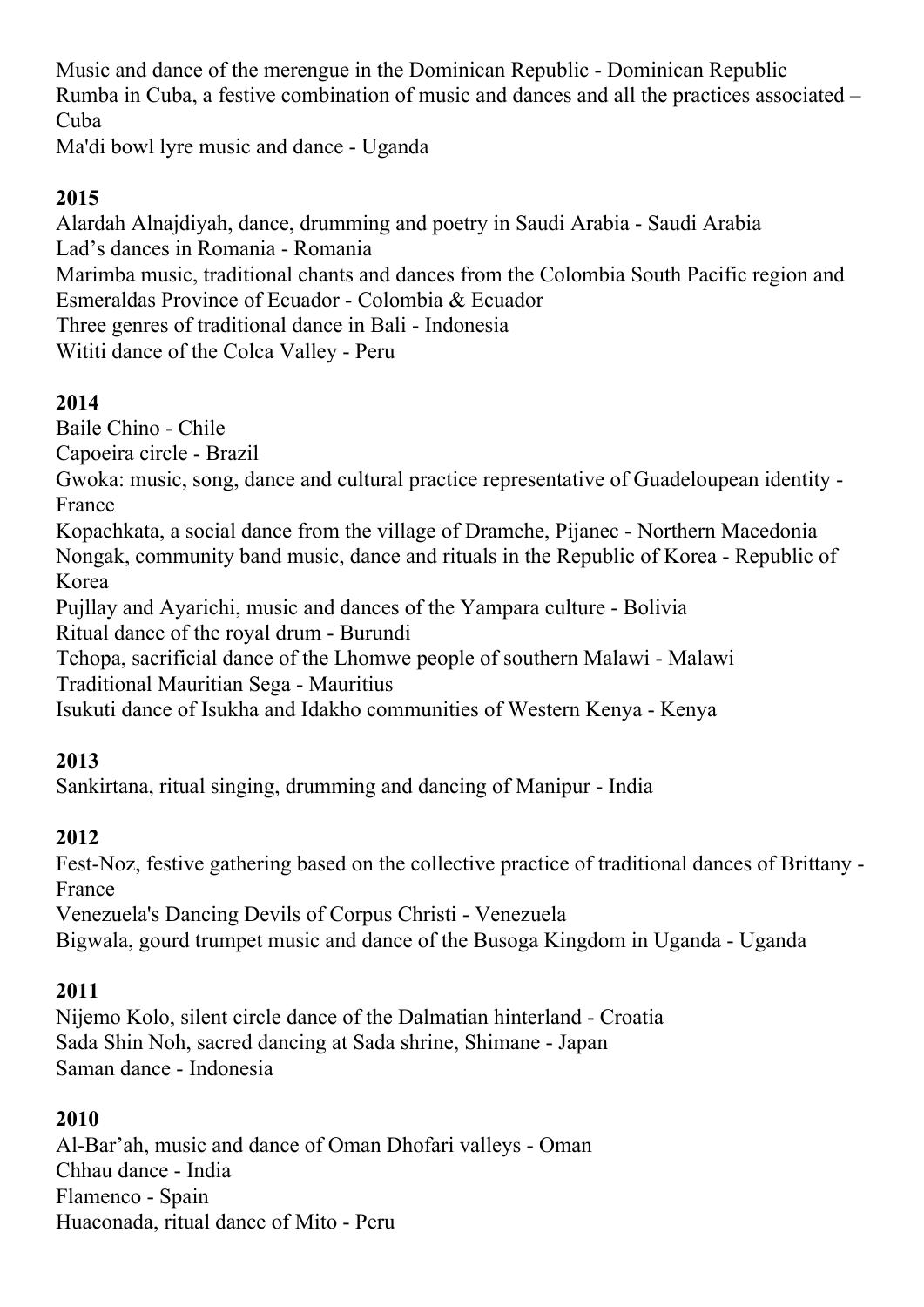Kalbelia folk songs and dances of Rajasthan - India Mudivettu, ritual theatre and dance drama of Kerala - India Scissors dance - Peru Semah, Alevi-Bektaşi ritual - Turkey

#### **2009**

Akiu no Taue Odori - Japan Farmers' dance of China's Korean ethnic group - China Nestinarstvo, messages from the past: the Panagyr of Saints Constantine and Helena in the village of Bulgari - Bulgaria Tango - Argentina & Uruguay Traditional Ainu dance - Japan Mongol Biyelgee: Mongolian traditional folk dance - Mongolia

#### **2008**

Baltic song and dance celebrations - Estonia & Latvia & Lithuania Bistritsa Babi, archaic polyphony, dances and rituals from the Shoplouk region - Bulgaria Cocolo dance drama tradition - Dominican Republic Lakalaka, dances and sung speeches of Tonga - Tonga Language, dance and music of the Garifuna - Belize & Guatemala & Honduras & Nicaragua The Mask Dance of the Drums from Drametse - Bhutan Mbende Jerusarema dance - Zimbabwe The Mevlevi Sema ceremony - Turkey Rabinal Achí dance drama tradition - Guatemala Royal Ballet of Cambodia - Cambodia Samba de Roda of the Recôncavo of Bahia - Brazil Slovácko Verbuňk, recruit dances - Czech Republic Vimbuza healing dance - Malawi

\*\*\*\*\*\*\*\*\*\*\*\*\*\*\*\*\*\*\*\*\*\*\*\*\*\*\*\*\*\*\*\*\*\*\*\*\*\*\*\*\*\*\*\*\*\*\* \*\*\*\*\*\*\*\*\*\*\*\*\*\*\*\*\*\*\*\*\*\*\*\*\*\*\*\*\*\*\*\*\*\*\*\*\*\*\*\*\*\*\*\*\*\*\*

## **What is Intangible Cultural Heritage?**

In the text of the Convention

[Article 2](http://www.unesco.org/culture/ich/index.php?pg=00022&art=art2#art2) – Definitions Meetings

[14/17-03-2001, Turin](http://www.unesco.org/culture/ich/?meeting_id=00057): Round table of experts on "Intangible Cultural Heritage – Working Definitions"

[20/23-10-2004, Nara:](http://www.unesco.org/culture/ich/?meeting_id=00047) International Conference on « The Safeguarding of Tangible and Intangible Cultural...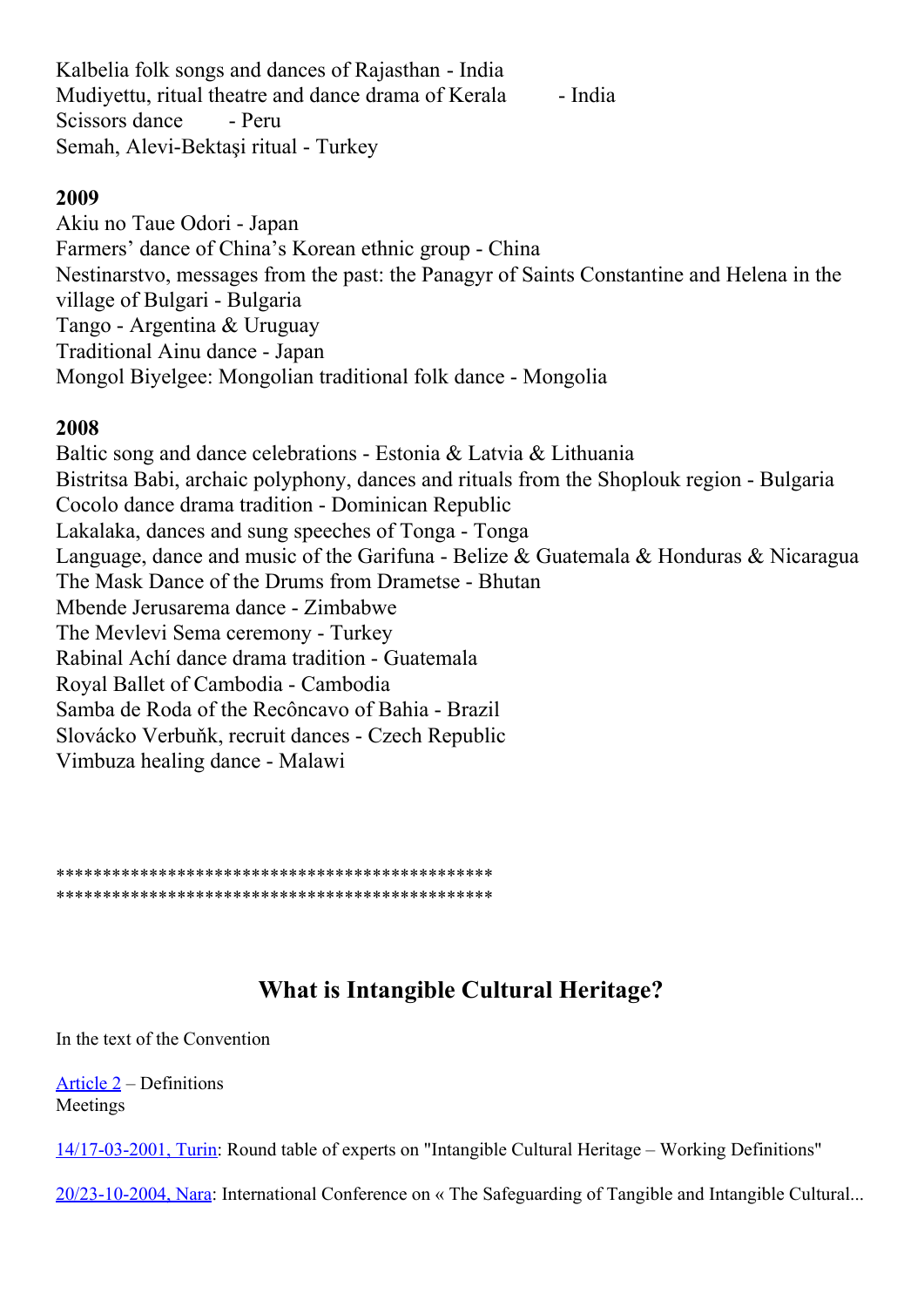According to the 2003 Convention for the Safeguarding of the Intangible Cultural Heritage, the intangible cultural heritage (ICH) – or living heritage – is the mainspring of our cultural diversity and its maintenance a guarantee for continuing creativity.

The Convention states that the ICH is manifested, among others, in the following [domains:](http://www.unesco.org/culture/ich/?pg=52)

[Oral traditions and expressions](http://www.unesco.org/culture/ich/?pg=53) including language as a vehicle of the intangible cultural heritage;

[Performing arts](http://www.unesco.org/culture/ich/?pg=54) (such as traditional music, dance and theatre);

[Social practices, rituals and festive events](http://www.unesco.org/culture/ich/?pg=55);

[Knowledge and practices concerning nature and the universe;](http://www.unesco.org/culture/ich/?pg=56)

#### [Traditional craftsmanship.](http://www.unesco.org/culture/ich/?pg=57)

 The 2003 Convention defines ICH as the practices, representations, expressions, as well as the knowledge and skills that communities, groups and, in some cases, individuals recognise as part of their cultural heritage.

The definition also indicates that the ICH to be safeguarded by this Convention:

is transmitted from generation to generation;

is constantly recreated by communities and groups, in response to their environment, their interaction with nature, and their history;

provides communities and groups with a sense of identity and continuity;

promotes respect for cultural diversity and human creativity;

is compatible with international human rights instruments;

complies with the requirements of mutual respect among communities, and of sustainable development. The ICH is traditional and living at the same time. It is constantly recreated and mainly transmitted orally. It is difficult to use the term authentic in relation to ICH; some experts advise against its use in relation to living heritage (see the **Yamato Declaration**: [English|](http://unesdoc.unesco.org/images/0013/001376/137634e.pdf)[French](http://unesdoc.unesco.org/images/0013/001376/137634f.pdf)).

 The depository of this heritage is the human mind, the human body being the main instrument for its enactment, or – literally – embodiment. The knowledge and skills are often shared within a community, and manifestations of ICH often are performed collectively.

 Many elements of the ICH are endangered, due to effects of globalization, uniformization policies, and lack of means, appreciation and understanding which – taken together – may lead to the erosion of functions and values of such elements and to lack of interest among the younger generations.

 The Convention speaks about communities and groups of tradition bearers, without specifying them. Time and again it was stressed by the governmental experts who prepared the draft of the Convention that such communities have an open character, that they can be dominant or non dominant, that they are not necessarily linked to specific territories and that one person can very well belong to different communities and switch communities.

 The Convention introduces, by establishing the Representative List, the idea of "representativeness". "Representative" might mean, at the same time, representative for the creativity of humanity, for the cultural heritage of States, as well as for the cultural heritage of communities who are the bearers of the traditions in question.

#### \*\*\*\*\*\*\*\*\*\*\*\*\*\*\*\*\*\*\*\*\*\*\*\*\*\*\*\*\*\*\* \*\*\*\*\*\*\*\*\*\*\*\*\*\*\*\*\*\*\*\*\*\*\*\*\*\*\*\*\*\*\*

*https://ich.unesco.org/en/lists#2016 http://www.unesco.org/culture/ich/index.php?pg=00002*

See also the Preamble of the Convention for the Safeguarding of Intangible Cultural Heritage.